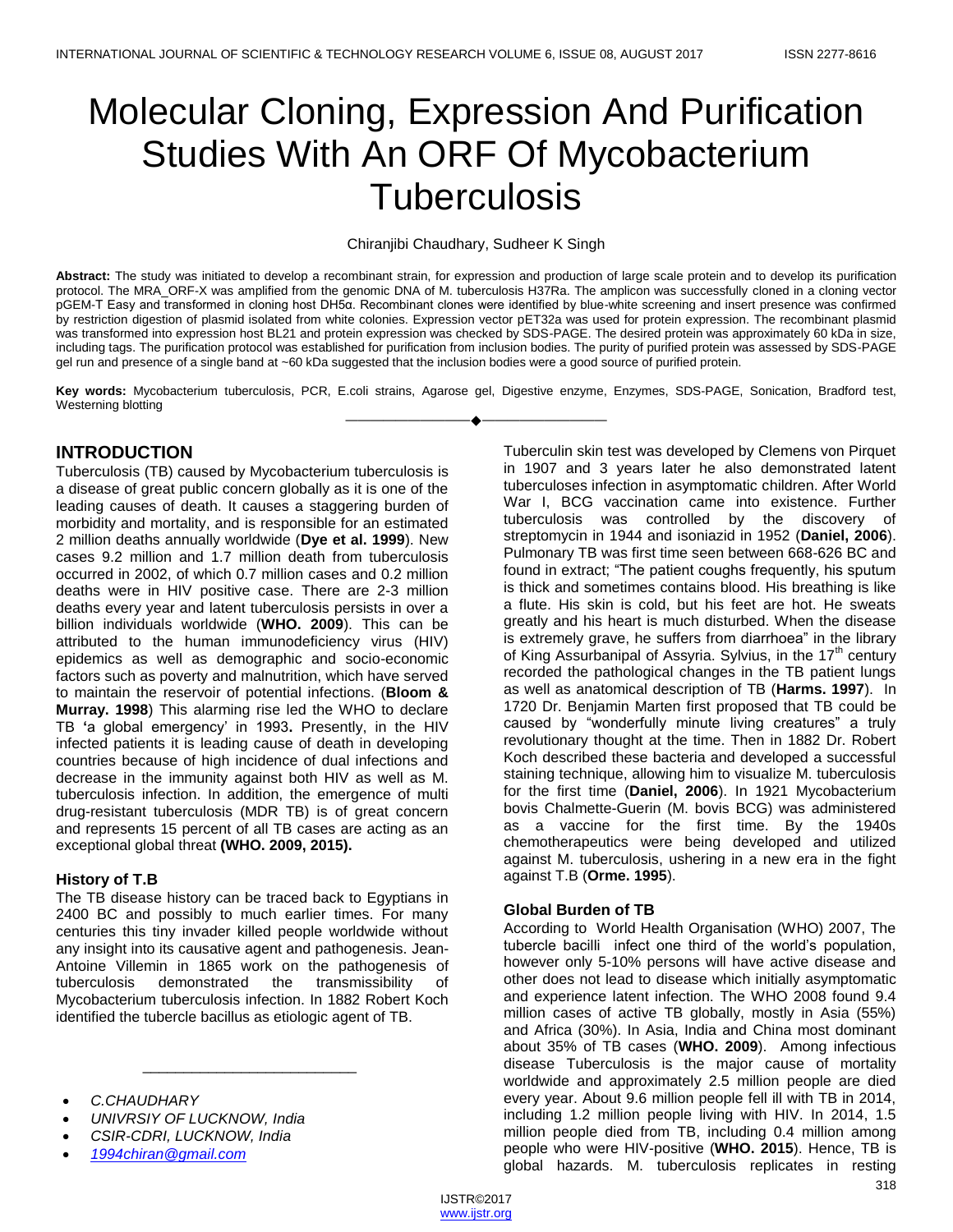macrophages which is causing agent of tuberculosis. In recent year, due to increase in worldwide HIV epidemic the tuberculosis importance is also increased and different infection of cases are seen which multidrug-resistant strain of M. tuberculosis (**WHO. 2009,2015**).

## **OBJECTIVES**

The approaches described in this dissertation involve PCR amplification of MRA\_ORF-X from Mycobacterium tuberculosis H37Ra strain, its cloning, expression and purification

In the future MRA\_ORF-X and the protein it encodes can be studied for their suitability as a candidate for drug targeting or as a vaccine candidate. Keeping in view of the above, the present investigation was conducted with following objectives:

- Cloning of "MRA\_ORF-X" in the cloning vector pGEM-T Easy vector.
- Sub-cloning of "MRA\_ORF-X" gene in pET32a expression vector.
- Construction of recombinant E. coli strain for protein expression.
- Transformation of E. coli and selection of protein expressing clones.
- Expression and purification of protein.
- Quantification of protein.

## **MATERIAL AND METHODS**

**Kits and Accessories:** Plasmid isolation kit (Sigma) and Gel Elution Kit (MN) was used during study. Also, restriction enzymes and T4 DNA ligase were used from MBI-Fermentas. Taq DNA Polymerase and dNTPs were from Sigma.

## **CULTURE, VECTORS AND MEDIA**

E. coli DH5α (Novagen) and E. coli BL21 (DE3) strains were used host cell for cloning and expression. T/A cloning vector pGEM-T Easy and expression vector pET32a were used for cloning and expression.The E. coli strains were cultured on LB agar and broth and Mycobacterium tuberculosis culture was inoculated in Sauton's medium. 40% Glycerol stock of cultures were prepared for long term preservation at -20°C. 400µL Glycerol was added to 600µL culture and mixed properly.

## **GENOMIC DNA ISOLATION**

The genomic DNA is chromosomal DNA. Most of the organism contains gDNA in every cell. The gDNA encodes genome of an organism which is biological information of heredity passed from one generation to another. For the protein synthesis gDNA uses standard genetic code. The genomic DNA of Mycobacterium tuberculosis was isolated by Phenol: Chloroform: Isoamyl alcohol (25:24:1) method and desired Mtb ORF was PCR amplified using gene specific primers. For genomic DNA isolation following protocol was used.

**Procedure:** The cells are inoculated in 10 ml LB media containing Amp and kept o/n in a shaker at 180rpm and  $37^{\circ}$ C and pellet at 11000 rpm, added with 400 µL Tris-HCL. Again add glass beads, 30 µL lysozyme (50mg/ml) and

vortex and incubated for 1 hrs at 37ºC. 10% of 70µL SDS and Proteinase K (20µL, 20gm/ml) added, vortex gently incubated in 65ºC 10-15 minutes. NaCl (100µL, 5M) and prewarmed at 65ºC CTAB/NaCl vortex and incubate at 65ºC 10-15 minutes. Phenol/chloroform 70µL is added twice and centrifuge at 11,000 rpm and 13,000 rpm for 15- 20 minutes. To pricipate nucleic acid add 0.6 vol. of isopropanol and keep at -20ºC 30 minutes. Add milli-Q water (50µL) after air dried.

#### **PCR (Polymerase Chain Reaction)**

The polymerase chain reaction is an in vitro technique for the amplification of desired nucleotide fragment. It was developed by Kary B. Mullis (1983). This technique is based on thermal cycling consisting of repeated cycles of template denaturation, primer annealing and extension of DNA in presence of DNA polymerase. The reaction mixture contained DNA template, dNTPs, primers, Taq polymerase, ATP  $MgCl<sub>2</sub>$ , DMSO, Taq buffer. These components enable selective and repeated amplification of template DNA. As PCR progresses, the DNA is itself used as a template for further amplification.

**Procedure:** The desired gene of Mycobacterium tuberculosis H37Ra was amplified by using reverse and forward primers.

| S.N            | Reaction components                         | Quantity         |
|----------------|---------------------------------------------|------------------|
|                | Genomic DNA                                 | 10 <sub>ng</sub> |
| $\overline{2}$ | Taq DNA polymerase                          | 5 U              |
| 3              | 10x Taq DNA polymerase buffer               | $15 \mu L$       |
| $\overline{4}$ | 10mM dNTP mix                               | $0.5 \text{ mM}$ |
| 5              | <b>DMSO</b>                                 | $7.5$ µl         |
| 6              | MqCl <sub>2</sub>                           | $2.5 \text{ mM}$ |
| $\overline{7}$ | Forward primer                              | 1 pico mole      |
| 8              | Reverse primer                              | 1 pico mole      |
| 9              | Nuclease free water to make<br>final volume | 30 <sub>µ</sub>  |

*Table No.1: PCR reaction mixture composition*

*Table No.2: PCR program for amplification*

| S.N           | Step                 | Temp. and time    |
|---------------|----------------------|-------------------|
|               | Initial denaturation | 92°C for 5 min    |
| $\mathcal{P}$ | Denaturation         | 92° for 1 min     |
| 3             | Annealing            | 58°C for 1 min    |
|               | Extension            | 72°C for 1.50 min |
| 5             | Cycles               | 30 time           |
| 6             | Final extension      | 72°C for 30 min   |
|               | Hold at              | $4^{\circ}$ C     |

## **GEL EXTRACTION**

The amplified PCR product was run on agarose gel in TBE buffer and amplicon of desired size (~1.1 kb) was excised from the gel and eluted using NucleoSpin Gel extraction kit (MN).To extract the gel 3 buffers are used such as gel solubilisation buffer, wash buffer and elution buffer.

#### **Procedures: PCR clean up (Nucleo Spin)**

The PCR bands are excised using gel cutter and put inside the column and add 700µL solubilisation buffer to solubilise in incubator at 50ºC for 5-10 minutes. Again add 700µL wash buffer and centrifuge at 11,000xg for 30 sec. in both cases. Repeat for washing and centrifuge empty column to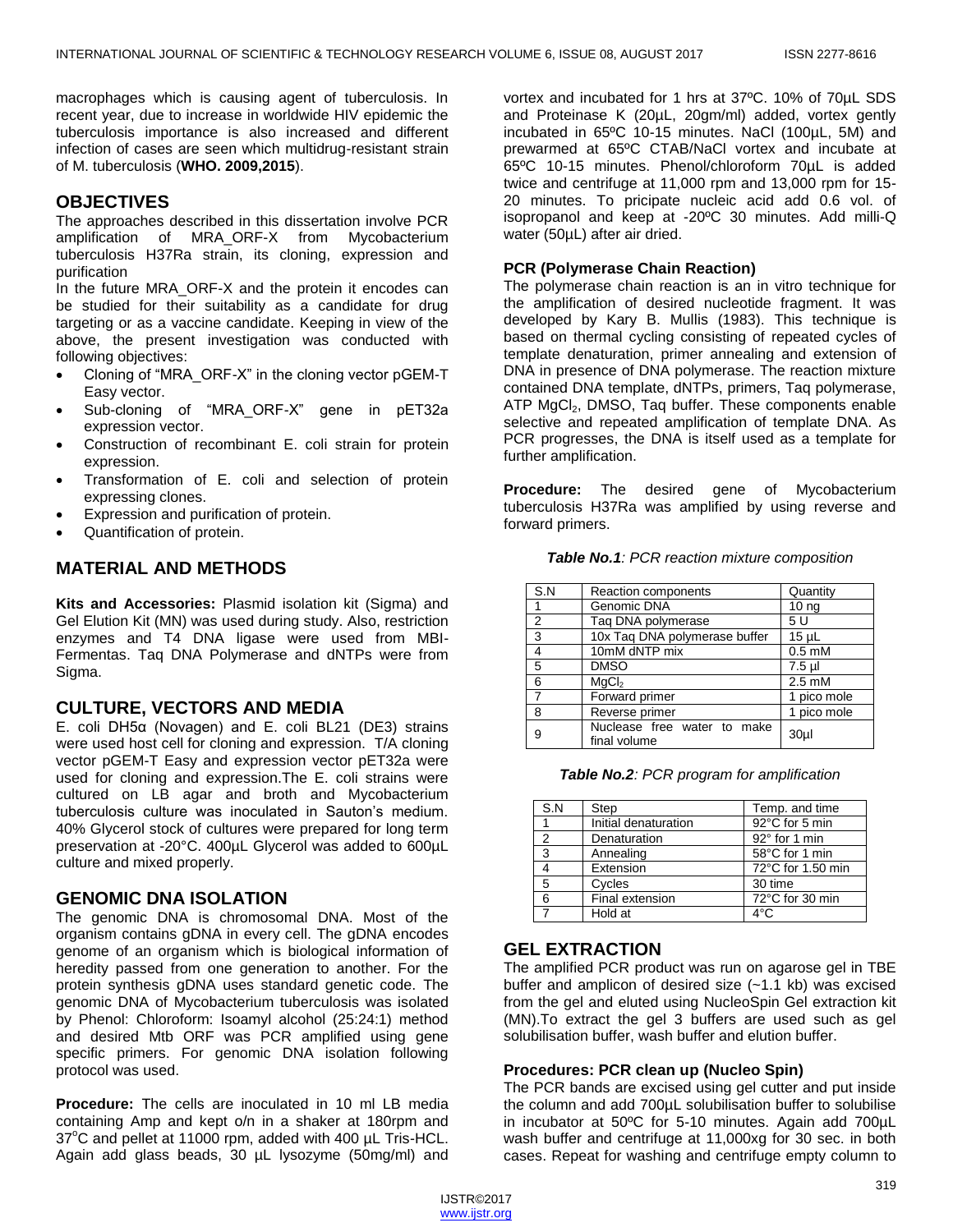remove wash buffer and put in the new vial for elution. The elution buffer (30µL) is added on column incubate at RT for 1 minute and centrifuge column at 11,000xg for 1 min to collect the DNA.

# **CLONING OF PCR AMPLIFIED PRODUCT INTO VECTOR (T/A CLONING)**

T/A cloning is one of the most popular techniques of cloning of amplified PCR product. The Taq DNA polymerase lacks 5'-3' proof reading activity and is capable to adding adenosine (A) overhangs at the 3' end of PCR product. Such PCR product can cloned in linearized vector which have complementary 3' thiamine (T) overhangs. PCR product with (A) overhangs is complementary to the vector with T overhangs. They form H-bonds in the presence of DNA ligase.



## *Fig 1: T/A cloning*

The pGEM-T Easy PCR cloning kit was set up as per manufacture's (Promega) protocol. The vector contains numerous restriction sites within the MCS region.



*Fig 2: Vector map of pGEM-T* 

| S.N. | Constituents       | Quantity        |
|------|--------------------|-----------------|
|      | DNA insert         | 300 ng          |
| 2    | Vector pGEM-T Easy | 40 ng           |
| 3    | T4 DNA ligase      | 1U              |
|      | Ligase buffer(2x)  | 5ul             |
| 5    | Total              | 10 <sub>µ</sub> |

The reaction mixture was incubated at RT for 3 hrs. This mixture was used for transformation in competent cells of E. coli DH5α.

## **PREPARATION OF COMPETENT CELLS AND TRANSFORMATION**

The competent cells possess more easily altered cell wall by which foreign DNA can pass through easily. They have been exposed to chemical to make them competent. In the  $CaCl<sub>2</sub>$  method, the competency is obtained by creating pores in bacterial cells by suspending them in calcium solution. DNA is then introduced into the host cell by heat shock.

#### **Procedure**

Th**e** E.coli DH5α was inoculated in LB media (5 mL) and placed in the shaker o/n at 37ºC, after the growth sub culture again in 5-10 mL LB medium and incubate for 4 hrs at 37º. Then, culture was centrifuged at 8500 rpm for 5 min to pellet the cells and discard the supernatant. The pellet was re-suspended using  $0.1M$  MgCl<sub>2</sub> (1mL), incubated in ice foe 20 min and centrifuge at 8500rpm 5 min to pellet the cells, discard the supernatant. Again the pellet was resuspended in  $0.1M$  CaCl<sub>2</sub> (1mL) twice and incubated in ice for 10-15 min, centrifuge the suspension at 8500rpm for 5 min, again pellet was re-suspended in  $0.1M$  CaCl<sub>2</sub> (200 $\mu$ L) incubated in ice for 5 min, cells become competent and the ligation mixture was added in competent cells put in ice for 5 minutes. After this, heat shock was given at 42ºC for 90 seconds and immediately placed in ice for 10 min. add 1mL media incubated for 45 min at 37ºC for culture. Culture (50µL) was inoculated in LB Agar plate supplemented with X-gal, IPTG and Amp by Spread Plate Method and plate was incubated o/n at 37ºC for growth

# **BLUE/WHITE SCREENING**

Blue/white screening technique allows for rapid and convenient detection of recombinants DNA in a vector. The method is based on the principle of α-complementation of the β-galactosidase gene. If β-galactosidase is produced, X-gal is hydrolyzed to form 5-bromo-4-chloro-indoxyl, which spontaneously dimerizes to produce an insoluble blue pigment called 5,5'-dibromo-4,4'-dichloro-indigo. The colonies that are transformed with empty vector with an uninterrupted lacZ α (no insert) remain white.

**Procedure:** After o/n growth LB plates with blue and white colonies were observed. White clones were used for plasmid isolation and master plate preparation on LB agar plate. Culture was inoculated in 5mL LB broth with Amp and incubated at 37°C for o/n.

## **PLASMID ISOLATION BY ALKALINE LYSIS**

Alkaline lysis is the method for isolating circular plasmid DNA from bacterial cells. The E. coli cells that contain the plasmid are lysed with alkali and plasmid DNA is extracted. The cell debris is precipitated using SDS and potassium acetate and pellet is removed. Isopropanol is then used to precipitate the DNA from the supernatant, the supernatant is removed and the DNA pellet was resuspended in TE buffer after washing with 70% ethanol.

**Procedure:** White clone from Blue/White Screening was inoculated in LB media (2-5mL) and put in shaker o/n at 37ºC for growth. Cells were pellet at 11,000rpm for 5 min and re-suspension solution (solution1) 300µL added vortex for 5-10 min. till the pellet mixed completely. Solution2 (lysis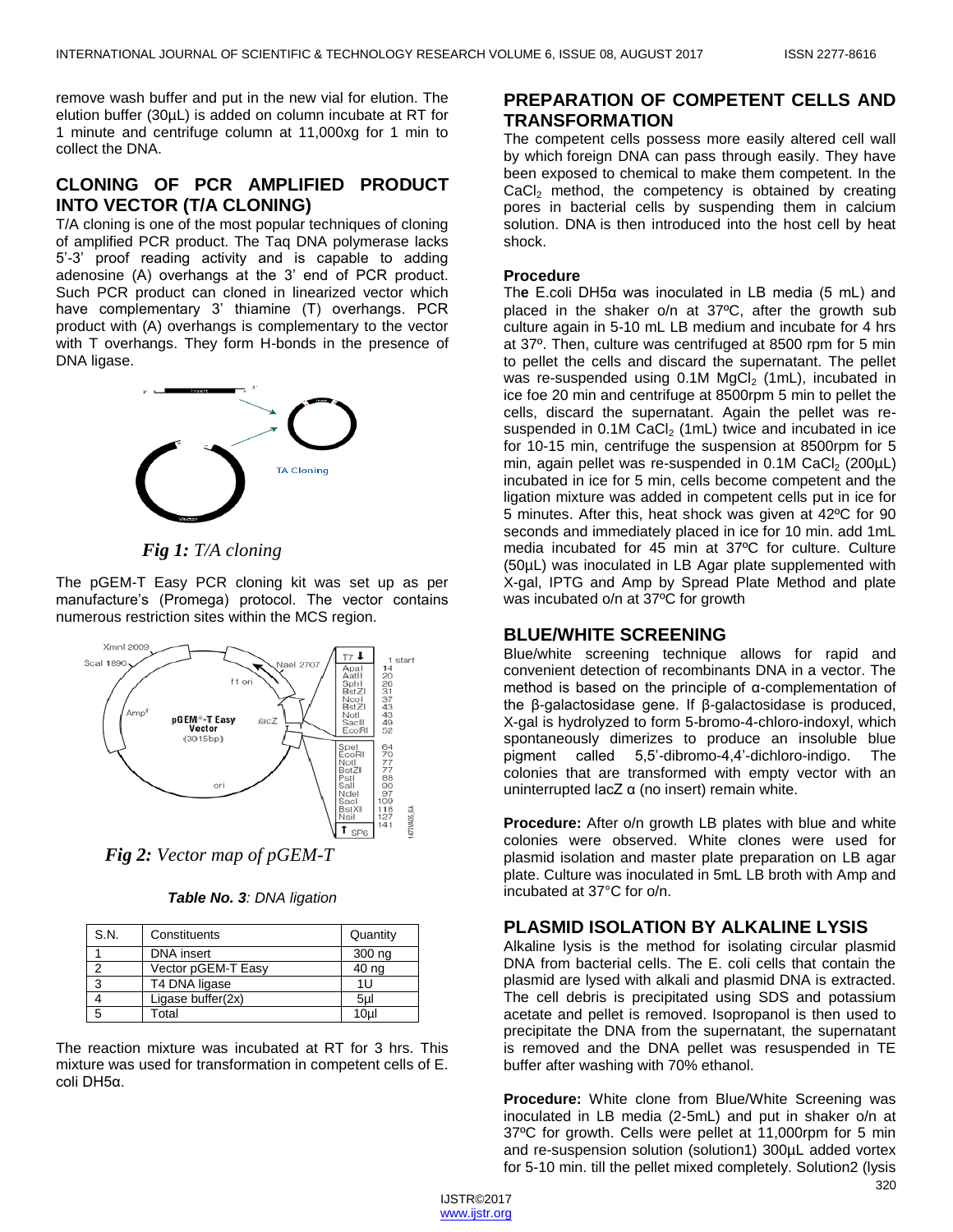buffer) 300µL added mix gently 1-3 min and add 450µL solution3 (isopropanol sol<sup>n)</sup> mixed gently and incubate at 4ºC for 10-20 min and centrifuged at 12,000rpm for 10 minutes. Transferred the supernatant into new eppendrof tube and discard the pellet. Equal amount of Phenol: Chloroform: Isoamyl alcohol was added to the supernatant mix vortex and centrifuged at 2,000rpm for 10 minutes. Two layers formed, upper layer was transferred in new vial and add isopropanol equal amount put at -20ºC 20 min. and centrifuged for 20 min. at 13,500rpm, discard supernatant. 70% ethanol added to pellet centrifuged 10 min. at 13,500rpm and pellet was air dried. Pellet of DNA was resuspended in milliQ water and stored at -20ºC.

## **PLASMID ISOLATION USING KIT**

The sigma mini prep kit was used for plasmid isolation. The protocol used is as follow;

**Procedure:** The confirmed clones were inoculated in 5 mL LB media with 5µL Amp and incubated o/n at 37°C on shaker and culture was centrifuged at 11,000 rpm for 1 min. The pellet was re-suspended using A1 250µL (resuspension buffer) vortex to mix and add A2 (lysis buffer) 250µL mix 1-3 min gently again add A3 300µL (neutralizing buffer) mixed 5-10 minutes and centrifuge 5 min at 11,000xg. Column was prepared with column preparation buffer and centrifuge 1 min at 11,000xg. The supernatant was loaded on column and centrifuged at 11000×g for 1min. Flow through was discarded. Wash buffer 750µL was added onto column centrifuge 11,000xg fir 1-2 min and again flow through was discarded. The column was centrifuged empty to remove residual wash buffer and placed in new 1.5mL eppendorf tube. Elution buffer 50µL added onto column and incubated for 1min at RT then centrifuged at 11000×g for 1 min to elude the DNA.

## **AGAROSE GEL ELECTROPHORESIS**

Agarose gel electrophoresis is a method of gel electrophoresis used to separate the DNA fragments. The DNA is separated on the bases of charge and size. Biomolecules are separated by applying an electric field to move the negatively charged molecules through an agarose matrix. The dimension of the gel pores (gel concentration), size of DNA being electrophoresed, the voltage used, the ionic strength of the buffer and the concentration intercalating dye such as ethidium bromide if used during electrophoresis affect separation.

**Procedure:** Prepare 1% agarose gel, 0.25gm agarose was added in 25ml I X TBE buffer. Solution was boiled in microwave to ensure complete solubility. It was allowed to cool down to about 50ºC. Add 5 µl of Ethidium Bromide (EtBr) into the solution and mixed gently. Then, gel was poured in casting tray slowly to avoid air bubbles. Along with the tray, the gel was put in the electrophoresis tank containing 1X TBE. Comb was removed gently to avoid distortion of wells. Samples mixed with loading dye (6X) were loaded in wells and run at 80V for 30 to 45 min. Gels were visualized under UV light. The positive clones were selected on the basis of differences in mobilization compared to control plasmid DNA. These clones were further confirmed by restriction digestion.

# **SELECTION OF POSITIVE CLONES**

#### **Restriction digestion**

This enzymatic technique is used for cleaving DNA molecules at specific sites. This ensures that all DNA fragments that contain restriction sites are digested and released.

|  |  | Table No. 4: Restriction digestion reaction |  |  |
|--|--|---------------------------------------------|--|--|
|--|--|---------------------------------------------|--|--|

| S.N. | Constituents       | Volume          |
|------|--------------------|-----------------|
|      | Plasmid DNA        | 18 ul           |
|      | Restriction enzyme | 3 ul            |
|      | 10X buffer         | 12 <sub>µ</sub> |
|      | <b>SDW</b>         | 27ul            |
|      | Total              | 60µl            |

The reaction mixture was incubated at 37°C for o/n.

## **CLONING IN EXPRESSION VECTOR**

After confirmation, the insert was cloned in expression vector for expression of particular protein. The pET32a system are powerful tools developed for cloning and expression of recombinant protein in E. coli the pET32a carry N terminal His tag/thrombin/T7 tag configuration and an optional C terminal His tag. The target gene was cloned in pET32a with a T7 bacterio-phage promoter and expression was induced by IPTG.

*Table No. 5: Vector digestion reaction*

| S.N. | Constituents   | volume(µL) |
|------|----------------|------------|
|      | Vector         | 20 ul      |
| 2    | HindIII enzyme | 3 ul       |
| 3    | 10X buffer     | 12 ul      |
|      | <b>SDW</b>     | 25ul       |
| 5    | Total          | 60 ul      |

The reaction mixture was incubated at 37°C for overnight.



*Fig.3: PET-32a*

# **ALKALINE PHOSPHATASE TREATMENT OF VECTOR**

Fast alkaline phosphatase (Fast AP) is a type of alkaline phosphatase that catalyzes the removal of phosphate groups from the 5' end of DNA strands. This enzyme is frequently used in DNA sub-cloning, as DNA fragments that lack the 5' phosphate groups cannot self ligate. This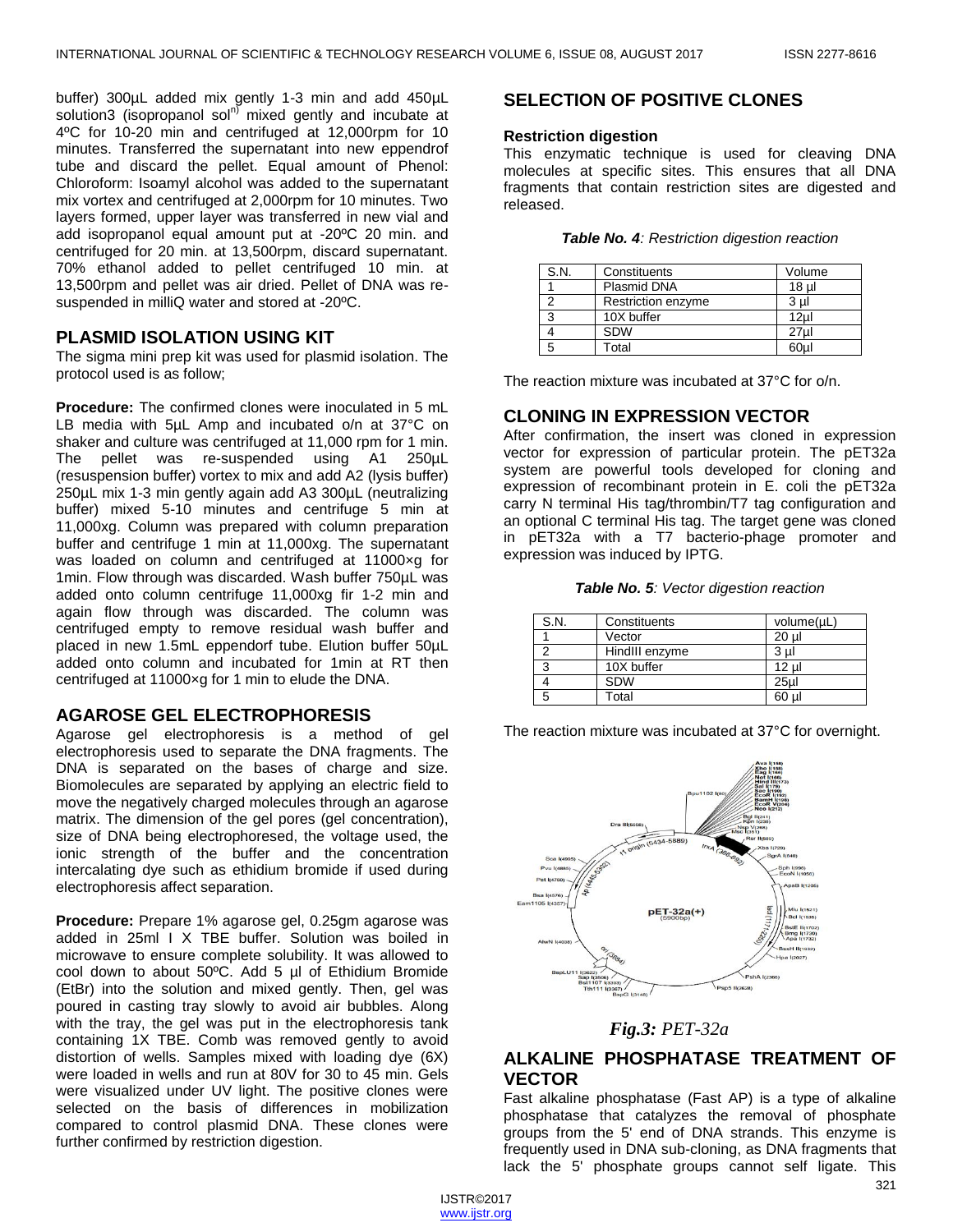prevents recircularization of linearized vector DNA and improves the yield of vector containing the appropriate insert



*Fig. 4: Fast AP treatment*

| S.N. | Constituents      | <b>Reaction mixture</b> |
|------|-------------------|-------------------------|
|      | <b>Vector DNA</b> | $30 \mu$                |
| 2    | Fast AP           | $2 \mu$                 |
| 3    | Fast AP buffer    | 3 <sub>µ</sub>          |
|      | Water             | 5 <sub>µ</sub>          |
| 5    | Total             | $40 \mu$                |

The reaction mixture was incubated at 37°C for 1.30 hours.

*Table No. 7: Ligation of DNA insert into pET32a*

| S.N. | Constituents             | Volume(µL)     |
|------|--------------------------|----------------|
|      | <b>Vector DNA</b>        | 3 <sub>µ</sub> |
| 2    | Insert                   | 9 µl           |
| 3    | 10X T4 DNA ligase Buffer | $2 \mu$        |
| 4    | T4 DNA Ligase            | 1 µl           |
| 5    | Water                    | 5 <sub>µ</sub> |
| 6    | Total                    | $20 \mu$       |

The reaction mixture was incubated at 4°C for o/n.

## **Transformation in DH5α cells**

Competent cells were prepared by CaCl<sub>2</sub> method. Ligation mixture was added to competent cells and incubated in ice for 15 min. Heat shock was given at 42°C for 90sec and then cells were immediately placed in ice for 10 min and add 1mL medium incubated at 37°C for 45min. Culture 50µL was inoculated by spread plate method on LB agar plate supplemented with Amp and plate was incubated at 37°C for o/n.

## **SCREENING AND SELECTION OF POSITIVE CLONES**

## **Screening**

Master plate was made from the clones and transferring them on LB plate supplemented with Amp. The plates were incubated for 7-8 hour at 37°C. The clones were inoculated in 5mL LB broth with Amp and incubated at 37°C for o/n.

## **Selection of positive clones**

Plasmid of selected clones was isolated by the alkaline lyses. The positive clones were selected by running on agarose gel on the bases of mobility shift. The selected plasmid was checked by the restriction enzymes which in the insert and plasmid.

|  | <b>Table No. 8: Restriction digestion reaction</b> |  |
|--|----------------------------------------------------|--|
|  |                                                    |  |

| S.N | Constituents  | Composition     |
|-----|---------------|-----------------|
|     | <b>DNA</b>    | 18 <sub>µ</sub> |
|     | HindIII       | 3<br>-ul        |
| 3   | <b>Buffer</b> | 12 <sub>U</sub> |
|     | <b>SDW</b>    | 17 ul           |
| 5   | Total         | 60 ul           |

The reaction mixture was incubated at 37°C for o/n. The reaction mixture was run on agarose gel to observe release of fragments. The confirm clone was transformed into BL21 strain of E. coli.

# **TRANSFORMATION IN EXPRESSION HOST**

**Procedure:** Competent cells were made from E. coli BL21strain. Confirmed plasmid was added in BL21 competent cells. Then, heat shock was given at 42°C for 90 sec and immediately placed in ice for 10 min. Add 1mL medium, incubated at 37°C for 45min. The culture was inoculated by spread plate method on LB agar plate supplemented with Amp and plate was incubated in invert position o/n at 37°C.

# **PROTEIN EXPESSION**

**Procedure:** Clone was inoculated in 10mL LB medium with Amp and incubated at 37°C for o/n. Culture was subcultured in LB medium and allowed to grow for 4 h at 37°C. Uninduced culture was aliquoted in eppendorf tubes and IPTG was added in all culture and incubated at 37°C for another 4 h. Induced and uninduced cells were pelleted at 11000 rpm for 10 min**.** The pelleted cells were used to check the expression on SDS PAGE gel.

## **SDS PAGE**

Sodium dodecyl sulfate Polyacrylamide gel electrophoresis uses electric field for separation of macromolecules. It is a very common method for separation of proteins by electrophoresis in which polyacrylamide gel is used as a support medium and sodium dodecyl sulfate (SDS) is used to denature the proteins. SDS is an anionic detergent, because of the negative charges on SDS it destroy the complex structure of proteins.

## **Procedure:**

**Gel preparation**: Glasses were placed with spacer and clamped in casting stand. Resolving gel was poured in between the glasses, and allowed to polymerize. Afterwards, stacking gel was poured above resolving gel, and allowed to polymerize. After gel polymerization, clamps were removed and gel was moved to gel running chamber.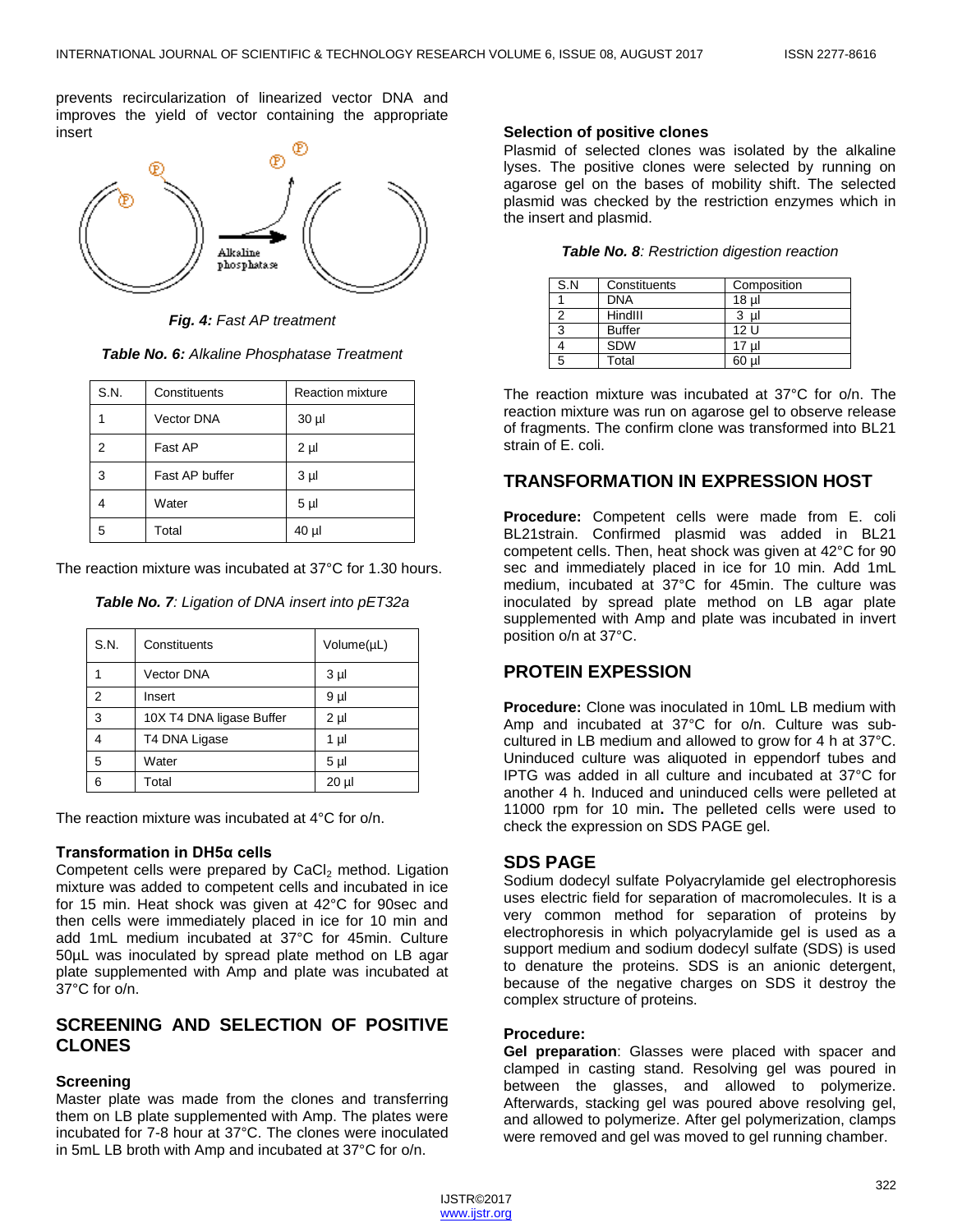**Sample preparation**: Dye 1X 50µL was added to cells and mixed properly. Sample was heated at 95°C for 5-10 min. Sample was centrifuged at 13000 rpm for 5 min and 25uL supernatant was loaded on gel. Gel was run at 80 V in stacking gel and 100 V in resolving gel. After the completion of running, the gel was stained with Coomassie Brilliant Blue R for 2 hr. Gel was destained with destaining solution for o/n with frequent change of destaining solution. Bands were observed using white light trans-illuminator and image was taken using scanning device.

## **PROTEIN PURIFICATION**

Protein purification is a series of processes intended to isolate one or a few proteins from a complex mixture. Separation of desired protein from the proteins complex is based on protein size, physico-chemical properties, binding affinity and biological activity.

**Sonication:** Positive clone was inoculated in 100 mL LB broth and induced by IPTG for expression. Culture was pelleted at 11,000 rpm for 5 min, and supernatant was discarded. Sonication buffer I was added and mixed properly and was sonicated by sonicator. Culture was centrifuged at 13,500 rpm for 5 min; supernatant was collected in a new tube. Then, pellet was mixed in sonication buffer II, centrifuged at 13500 rpm for 5 min and supernatant was collected in a new tube. Again, pellet was mixed in sonication buffer III, centrifuged at 13500 rpm for 5 min and supernatant was collected in a new tube and the pellet was mixed in sonication buffer IV again centrifuged at 13500 rpm for 5 min and supernatant was collected in new tube. At last, pellet was mixed in solubilisation buffer and kept for overnight.

#### **Purification of insoluble fraction**

The purification of natively folded protein from the expression systems is difficult because of the formation of insoluble protein aggregates called inclusion bodies. Affinity purification under denaturing conditions and then renaturation can yield natively folded protein. The reversible denaturation of proteins in imidazole containing solutions is used for purification. The denaturation of proteins ensures no secondary structure elements are favored.

**Procedure:** The protein purifying column was washed with 1mM Imidazole (10 mL) followed by 10 mL of 100 mM EDTA and charged with 10mL 100mM  $Niso<sub>4</sub>$  and then again washed with 10mL SDW. The column Equilibrate with 10mL solubilization buffer and Sample was loaded on column, and loading was repeated. Column was washed with 10mL washing buffer and protein was eluted with 10mL elution buffer. Now, collect the protein in 10 eppendorf 1 ml each.

## **PROTEIN QUANTIFICATION**

#### **BRADFORD TEST**

The Bradford assay is based on the observation that the absorbance maximum for an acidic solution of Coomassie Brilliant Blue G-250 shifts from 465 nm to 595 nm when binding to protein occurs. Both hydrophobic and ionic interactions stabilize the anionic form of the dye, causing a visible color change. The assay is useful since the

extinction coefficient of a dye-albumin complex solution is constant over a 10-fold concentration range. It is fairly accurate and samples that are out of range can be re tested within minutes.

**Procedure:** Samples 10µL were added in 250 µL of Bradford reagent and incubated in dark place at RT for 15 min. OD was determined at 595 nm.

# **DETECTION OF SPECIFIC PROTEIN**

#### **WESTERN BLOTTING**

The western blotting also known as protein immunoblotting, is a technique used to detect and characterize a specific protein that has been previously separated based on size using gel electrophoresis. The immunoassay uses a membrane to transfer the protein which is made of nitrocellulose or PVDF (polyvinylidene fluoride). The gel is placed next to the membrane and application of an electrical current induces the proteins to migrate from the gel to the membrane. This technique exploits the inherent specificity of polyclonal or monoclonal antibodies.

**Procedure:** Cells lysate were mixed with sodium dodecyl sulphate (SDS) sample buffer and incubated in a boiled water bath for 10 min and samples were loaded on 12% SDS PAGE. The SDS gel is then placed into the transfer buffer and shaked on the rocker for 2-4 hrs. The protein bands in the gel were electro-transferred on the PVDF membrane at  $0^0C$  for O/N with a constant voltage 25V in transfer buffer. The transfer membrane was washed with washing buffer and then blocked in blocking buffer for 5-6 hrs at RT and again washed the membrane with washing buffer. Add 1:3000 of primary antibody (Anti His) in the sol<sup>n</sup> of 1X TBST and 1% dry milk. The membrane is put in the sol<sup>n</sup> and keeps on the rocker for overnight at 4°C. The next day, again washed the membrane 2 to 3 times in 1 X TBST and added solution containing secondary antibody (HRP conjugated) of 1:5000 and put on rocker for 2-3 hrs in RT. The membrane is washed again and put on the solution containing TBST with DAB (3, 3'-diaminobenzidine) and one drop of hydrogen peroxide observed for colour development at RT which is completed in 5-10 min. At last the specific protein was detected as a band in the PVDF membrane.

# **RESULTS**

## **AMPLIFICATION OF GENE**

Genomic DNA was extracted from H37Ra strain of M. tuberculosis (Fig. 5a). DNA amplification was performed using specific primers for MRA\_ORF-X. The PCR product was ~ 1.1 kb DNA segment (Fig. 5b)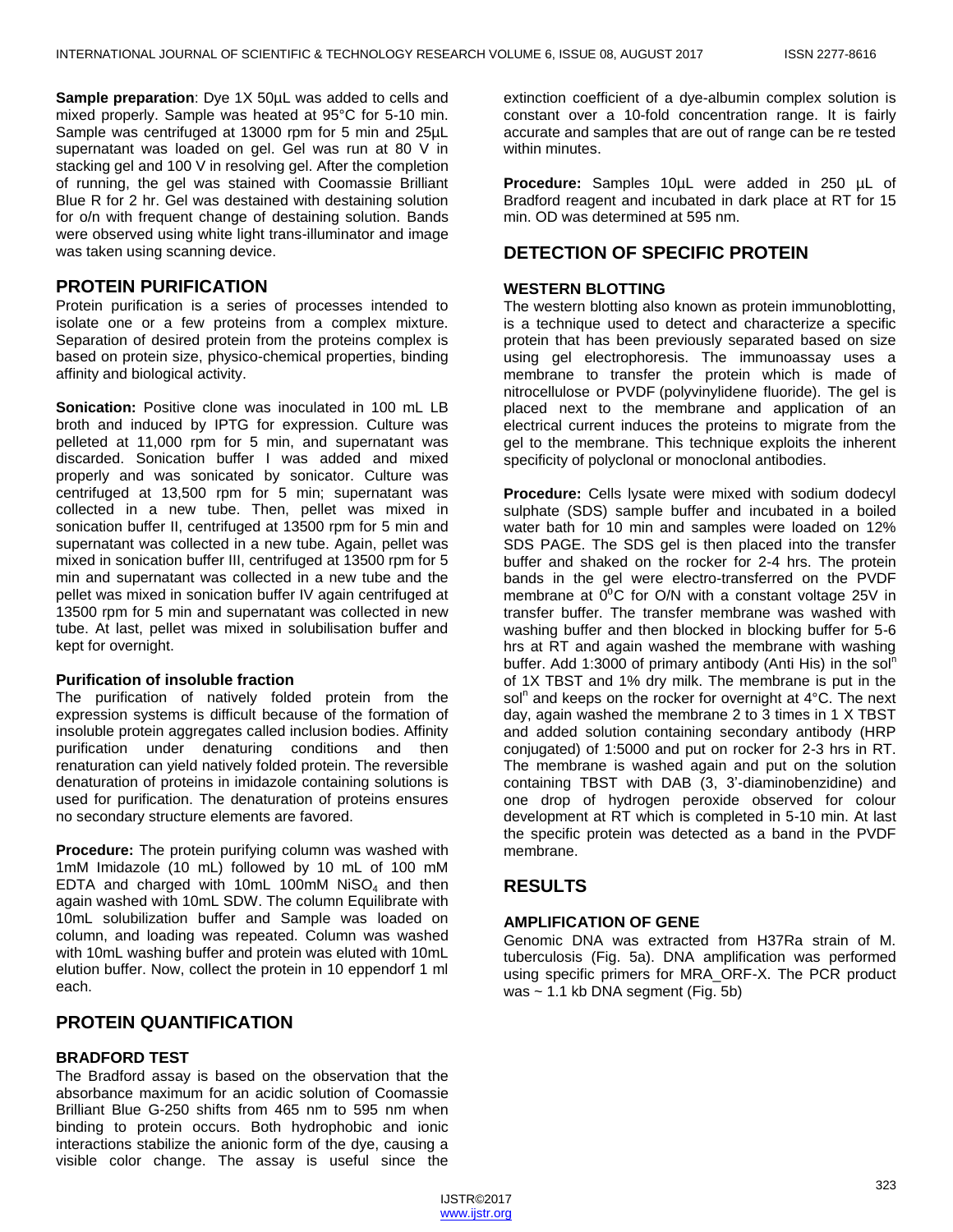

*Fig 5.a: Genomic DNA of H37Ra, b: PCR amplification of MRA\_ORF-X from H37Ra, run on 1% agarose gel in TBE buffer. Lane 2 shows PCR product. Lane 1 is 1 kb DNA ladder.*

#### **T/A CLONING**

PCR product was cloned to pGEM-T Easy vector and plating on IXA plates led to blue and white colonies (Fig6). Recombinant (pGEM-T+X) and non-recombinant plasmid were isolated and electrophoresis was done in 1% agarose gel using 1 kb DNA ladder. The molecular weight of pGEM-T Easy vector was 3000 bp (control) and molecular weight of the inserted DNA was 1.1 kb. Recombinant and vector control showed differences in mobility due to presence of insert in the recombinant plasmid which led to lower mobility (Fig7).



*Fig 6: Blue-White selection on IXA plate.*



*Fig 7: Gel electrophoresis of T/A clones. Lane 1, 2 and 3 show clone 1, 2 and pGEM-T Easy (vector control) respectively.*

#### **ANALYSIS OF RECOMBINANT CLONES**

The gel run of recombinant clone1 digested with HindIII showed release of fragment of 1.1 kb along with another fragment of ~3.0 kb (Fig8). This showed the cloned insert was MRA\_ORF-X.



*Fig 8: Plasmid DNA of clone digested with HindIII run on 1% agarose gel in TBE buffer. Lane 2 shows digestion of clone 1. Lane 1 is a 1kb DNA ladder (Fermentas).*

## **CLONING IN EXPRESSION VECTOR**

To carry out the ligation of insert in pET32a, HindIII digested pGEM-T Easy clone was ligated into HindIII digested pET32a vector (Fig9). The digestion of pET32a gave a single band of 5.9 kb. The band of 1.1 kb and 5.9 kb were gel eluted and used for ligation. The transformed E. coli DH5α cells showed whites colonies after overnight incubation of LB Agar plates with ampicillin (Fig10). The plasmid DNA isolated from clones showed lower mobility compared to pET32a vector control (Fig11).



*Fig 9: Lane 1 shows vector pET32a digested with HindIII. Lane 2 is 1kb DNA ladder (Fermentas)*



*Fig 10: LB Agar-Amp plate showing white colonies after transformation with pET-32a- MRA\_ORF-X in DH5α and master plate respectively.*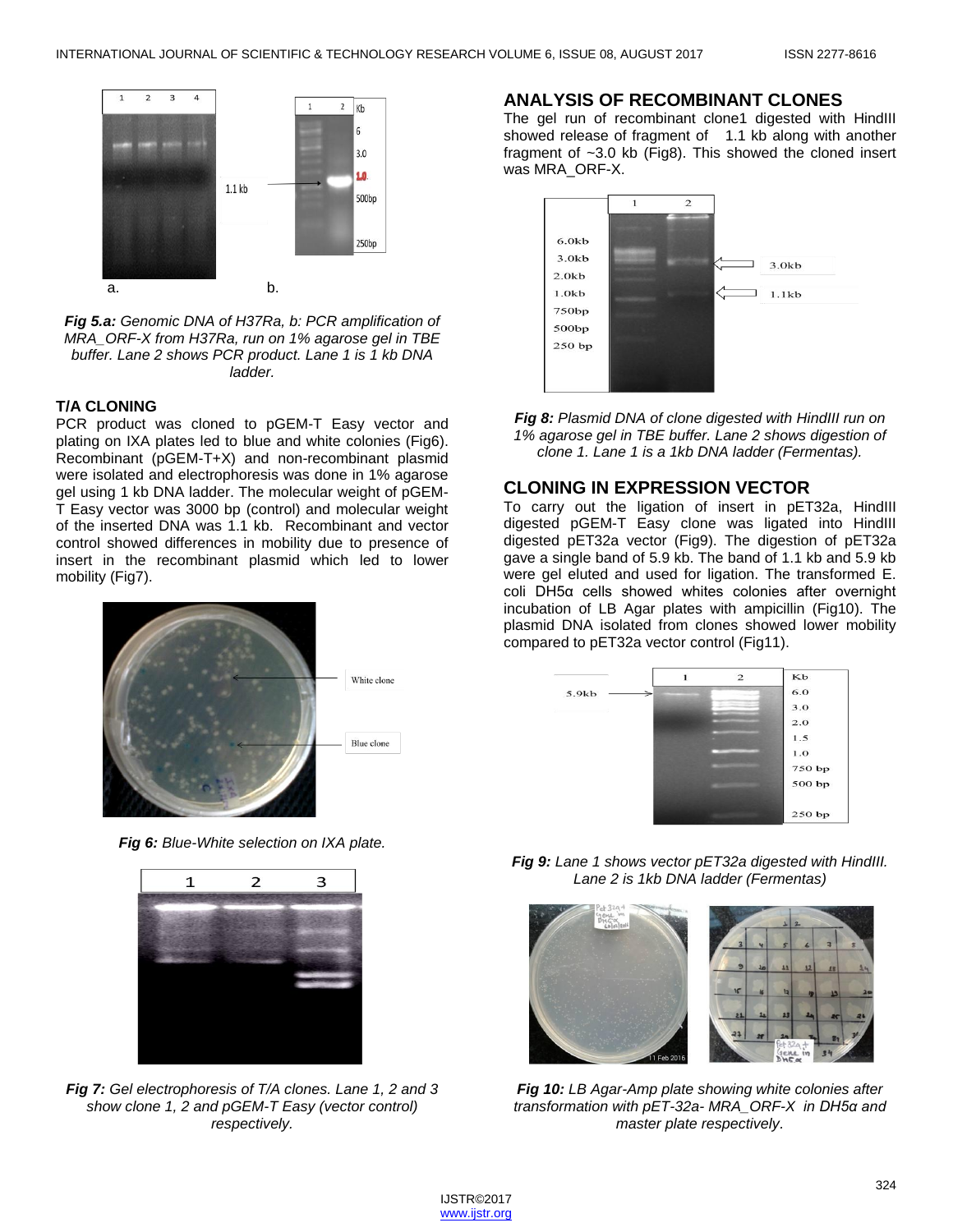

*Fig 11: Gel run of recombinant pET32a clones on 1% agarose gel in TBE buffer, showing mobility difference. Lane 1-4 is plasmid DNA from clones, lane 5 is pET32a vector control.*



*Fig 12: Confirmation of MRA-ORF-X in expression vector. pET32a – MRA\_ORF-X clone digested with HindIII and run on 1%agrose gel (TBE). The digested product in lane1 shows release of fragment. Lane 4 is 1 kb DNA ladder.*

## **PROTEIN EXPRESSION**

Recombinant Plasmid of D1 clone consisting pET32a-X was transformed to expression host E. coli BL21 (DE3). The cells were grown on LB agar plate supplemented with Amp. Overnight incubation led to growth of numerous colonies. These were picked for preparation of master plate as shown in (Fig13). Clones 1 to 4 were selected for expression studies. Protein expression was observed only in the cultures induced with IPTG while no expression was observed in uninduced sample. The expressed protein was of approximately 60 kDa on SDS-PAGE (Fig14).



*Fig 13: Master plate of colonies of E. coli BL21 (DE3) strain transformed with recombinant plasmid pET32a-MRA\_ORF-X.*



*Fig 14: SDS- PAGE gel for protein expression of clone 1 & 2. Lane 2, 4 shows the sample from uninduced and 1, 3 show induction with IPTG culture of clone 1, 2 respectively. Lane 5 is broad range pre-stained protein ladder (BIO-RAD).*

#### **PROTEIN PURIFICATION**

The supernatant obtained after sonication was quantified and details are provided in Table 1. No protein was observed in soluble fraction (lane 1, 2 and 3) and protein was observed in insoluble fraction (lane 4) (Fig15). So protein was purified from insoluble fraction and quantified (Table 9). Purified protein was eluted by 250 mM of imidazole in 10 fractions of 1ml. The eluted fraction 1, 2 and 3 showed a single band of 60 kDa (Fig16).



*Fig 15: SDS PAGE gel of soluble and insoluble fraction. Protein sample of insoluble fraction in lane 4 and Protein sample of supernatant obtained after sonication in lane 1, 2 and 3 respectively. Lane 5 is 250 kDa pre stained protein ladder (BIO-RAD).*



*Fig 16: SDS PAGE gel of eluted protein fraction. Lane 1, 2 & 3 show the purified protein from the insoluble fraction. Lane 4 is pre-stained protein ladder (BIO-RAD).*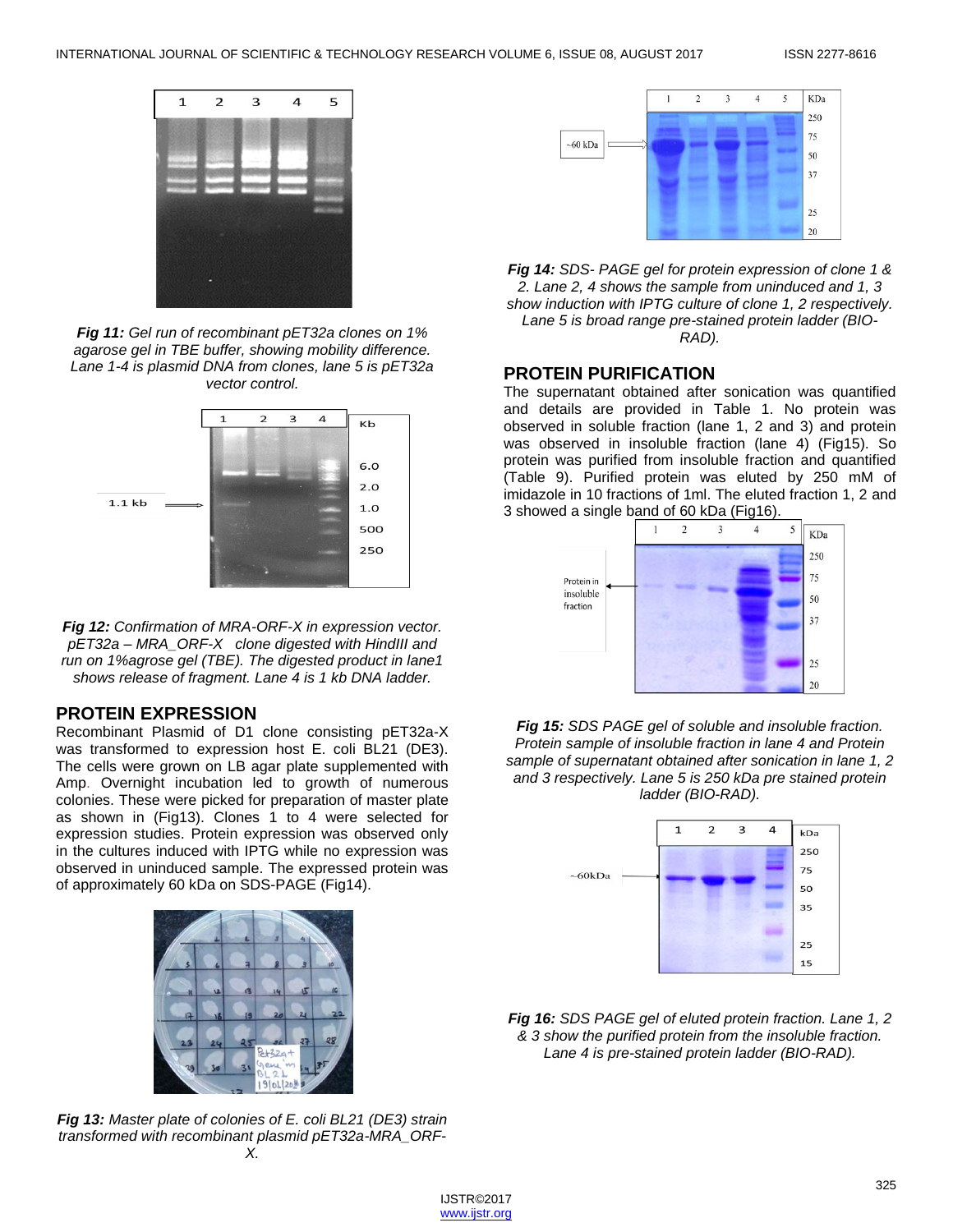# **BRADFORD ASSAY FOR PROTEIN ESTIMATION**

The protein concentration was quantified by Bradford assay at various stages of purification. The average O.D. and corresponding protein concentrations are provided in table 9.



*Fig 17: Bardford assay. Well C is blank and well 1, 2, 3, 4, 5, 6, 7 and 8 are elution fractions.*

| Serial<br>No. | Sample<br>Purified<br>Fraction | O.D at 595nm | Concentrati<br>on of protein<br>(in mg/ml) |
|---------------|--------------------------------|--------------|--------------------------------------------|
| 1             | Eluted<br>fraction 1           | 0.413662     | 0.146584                                   |
| 2             | Eluted<br>fraction 2           | 0.842055     | 0.767443                                   |
| 3             | Eluted<br>fraction 3           | 0.477132     | 0.238569                                   |
| 4             | Eluted<br>fraction 4           | 0.349335     | 0.053357                                   |
| 5             | Eluted<br>fraction 5           | 0.329875     | 0.025357                                   |
| 6             | Eluted<br>fraction 6           | 0.399403     | 0.125919                                   |
| 7             | Eluted<br>fraction 7           | 0.321795     | 0.013443                                   |
| 8             | Eluted<br>fraction 8           | 0.316941     | 0.006409                                   |

*Table No. 9: Protein estimation by using Bradford Method.*

## **WESTERN BLOTTTING**

The presence of specific protein or the presence of antigen or specific antibody was visualised as a grey coloured band.



*Fig 18: Western blotting. Well 1 shows the eluted protein and well 2 is insoluble fraction. Well 3 is pre-stained protein ladder (BIO-RAD).*

## **DISCUSSION**

The identification and characterization of proteins involved in Mycobacterium tuberculosis survival is important for developing strategies for its treatment. Biochemical characterization and activity assay development helps in identification of inhibitors against that protein. Also, some protein may be useful for eliciting immune response and can be used along with known vaccines to enhance their efficacy. The present study was an effort in that direction. In this study we did cloning and expression and developed

purification protocol for obtaining ~60 kDa Mtb protein. The first step was PCR amplification of the gene. The gradient PCR suggested that  $60^{\circ}$ C was optimum temperature with single band of good intensity. The presence of white colonies suggested disruption of β-galactosidase complementation due to presence of gene in pGEM-T Easy vector. The presence of insert gene was confirmed by gel mobility analysis as compared to control DNA isolated from blue colony. The result of digestion with restriction enzymes showed that the cloned insert was MRA\_ORF-X. For the immunological studies as well as for assay development we need high amount of protein. So, it was necessary to overexpress this protein in recombinant form in E. coli. For over-expression of MRA\_ORF-X, pET32a expression system was used. Histidine tagged fusion proteins have affinity to Ni-NTA and can be purified under fully denaturing condition which is very convenient for purification of expressed protein. High level of expression was achieved at 1mm IPTG with overnight incubation. Purification analysis showed that purified protein was obtained when we used imidazole concentration at 250 mM. The current impetus for studying the Mycobacterium tuberculosis is needed to identify targets for development of new drugs. Biosynthetic pathways are important for the viability of the M. tuberculosis inside host. MRA\_ORF-X studied in this work is annotated as a part of M. tuberculosis intermediary metabolism. Further studies are needed to study its importance in Mtb survival and to develop a bioassay for this protein. The present dissertation was an attempt to develop an expression system which can be used for large scale protein production.

## **Acknowledgements**

I take immense pleasure in expressing my sincere thanks to all those people who contributed in successful completion of this work. I am indebted to **Dr. Madhu Dixit, Director**, CSIR- Central Drug Research Institute, for kindly providing me an opportunity to work at CSIR-CDRI. I would also like thanks **Dr. PK Shukla, HOD**, Microbiology division, CSIR-CDRI for ensuring that all the facilities available within the division were accessible to me. I would like to thank my supervisor Senior Scientist **Dr. Sudheer Kumar Singh**, Microbiology Division, CSIR – Central Drug Research Institute (CDRI) Lucknow. Thank you for your ongoing support, expertise and guidance throughout this project. I am indebted for the opportunities you have given me work on this project in your lab. It also give me pleasure to thank **Prof. Dr. Shalini Srivastava**, Coordinator, Microbiology Department and teachers of Department of Botany, University of Lucknow, for their direction, support and encouragement during my course work. I would also like to thank **Mr. Shailendra Yadav, Mr. Kumar Sachin Singh, Mr. Rishabh Sharma, Ms. Deepa Keshari and Mr. Nirbhay Singh** for their untiring support and help in maintaining the steady progress of the work and for friendly environment in the lab. I would also like to thanks my friends **Pooja Anoop Kelkar** and **Noopur Khare** and also thank to **Mr. R. S. Mishra** lab staff, for their help and good wishes for the successful completion of this work.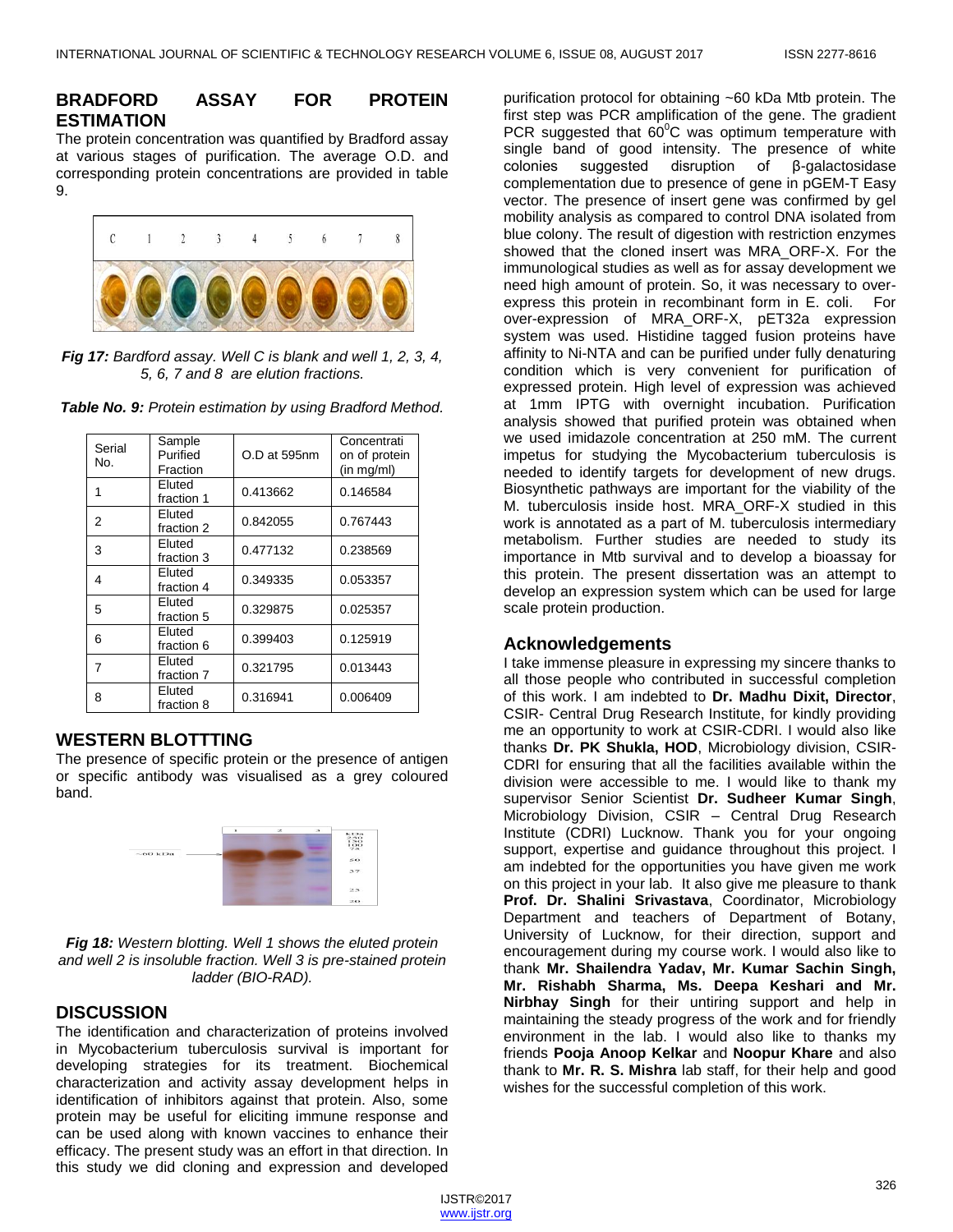#### *Table Index*

| S.N            | Title                            | Page No. |
|----------------|----------------------------------|----------|
|                | PCR reaction mixture composition | 5        |
| $\overline{2}$ | PCR cycle details                |          |
| 3              | Ligation mixture                 | 6        |
| 4              | Restriction digestion            | 8        |
| 5              | Vector digestion                 | 9        |
| 6              | Fast AP treatment                | 10       |
| 7              | Ligation                         |          |
| 8              | Restriction digestion            | 11       |
| 9              | Protein estimation               | 19       |

#### *Figures Index*

| S.N                    | <b>Title</b>                                                                                                                    | Page No. |
|------------------------|---------------------------------------------------------------------------------------------------------------------------------|----------|
| 1                      | T/A cloning                                                                                                                     |          |
| $\overline{2}$         | pGEM-T Easy vector                                                                                                              | 6        |
| 3                      | pET32a vector                                                                                                                   | 9        |
| $\overline{4}$         | <b>Fast AP treatment</b>                                                                                                        |          |
| 5                      | a) Genomic DNA of H37Ra<br>b) PCR amplification of gene                                                                         | 13       |
| 6                      | <b>Blue/White Screening</b>                                                                                                     |          |
| 7                      | Gel electrophoresis of T/A clones                                                                                               | 14       |
| 8                      | Restriction digestion of pGEM-T+MRA ORF-X<br>plasmid                                                                            |          |
| 9                      | DNA digestion of pET32a vector with HindIII                                                                                     |          |
| 10                     | LB Agar-Amp <sup>r</sup> plate showing clones after<br>transformation with pET32a+MRA_ORF-X in<br>$DH5\alpha$ and Master plate. | 15       |
| 11                     | Mobility shift of recombinant plasmid<br>pET32a+MRA_ORF-X in agarose<br>qel<br>electrophoresis                                  |          |
| 12                     | Confirmation of MRA_ORF-X in expression<br>vector through digestion                                                             | 16       |
| 13                     | Master plate of clones pET32a+MRA_ORF-X<br>in BL21                                                                              |          |
| 14                     | SDS PAGE gel for confirmation of protein<br>through induction                                                                   |          |
| 15                     | SDS PAGE gel protein observed in Soluble<br>and Insoluble fraction after sonication                                             | 17       |
| 16                     | SDS PAGE gel of eluted protein fraction                                                                                         |          |
| 17                     | <b>Protein Estimation</b>                                                                                                       | 18       |
| 18<br>Western blotting |                                                                                                                                 |          |

## **Bibliography**

- [1]. A. Welin (2011). Survival strategies of Mycobacterium tuberculosis inside the human macrophage. Papers I & II are reprinted with permission from the American Society for Microbiology. ISBN: 978-91-7393-251-6 ISSN: 0345-0082.
- [2]. B. Ramalingam, A.R. Baulard, C. Locht, P.R. Narayanan, and A. Raja (2004). Cloning, expression, and purification of the 27kDa (MPT51, Rv3803c) protein of Mycobacterium tuberculosis. Department of Immunology, Tuberculosis<br>Research Centre, Protein Expression and Protein Expression and Purification 36.53–60.
- [3]. B.R. Bloom, C.J.L. Murray (1998). Tuberculosis: commentary on a reemergent killer, Science 257.1055–1064.
- [4]. B.L. Wang, Y. Xu, C.Q. Wu, Y.M. Xu, H.H. Wang (2005). Cloning, expression, and refolding of a secretory protein ESAT-6 of Mycobacterium

tuberculosis. Protein Expression and Purification 39.184–188.

- [5]. B.M. Rowland and H.W. Taber (1996). Duplicate Isochorismate Synthase Genes of Bacillus subtilis: Regulation and Involvement in the Biosyntheses of Menaquinone and 2, 3-Dihydroxybenzoate. Journal of Bacteriology p. 854–861 Vol. 178, No. 3.
- [6]. B.A. Ozenberger, T.J. Brickman, and M.A. Mcintosh (1989). Nucleotide Sequence of Escherichia coli Isochorismate Synthetase Gene entC and Evolutionary Relationship of Isochorismate Synthetase and Other Chorismate-Utilizing Enzymes. Journal of bacteriology, p. 775- 783 vol. 171.
- [7]. C. Gradmann (2005). Robert Koch and the white death: from tuberculosis to tuberculin. Ruprecht-Karls-Universität Heidelberg, Institut für G eschichte der Medizin, Im Neuenheimer Feld 327, 69120 Heidelberg, Germany, Microbes and Infection 8:294–301.
- [8]. C.M. Fang, Z.F. Zainuddin, M. Musa, K. Lin Thong (2006). Cloning, expression, and purification of recombinant protein from a single synthetic multivalent construct of Mycobacterium tuberculosis. Protein Expression and Purification 47:341–347.
- [9]. C. Ratledge (2004). Iron, Mycobacteria and Tuberculosis. Tuberculosis 84, 110–130.
- [10]. C. Bleuel, C. Grobe, N. Taudte, J. Scherer, D. Wesenberg, G.J. Krauß, D.H. Nies and G. Grass (2005). TolC Is Involved in Enterobactin Efflux across the Outer Membrane of Escherichia coli. Journal of Bacteriology, p. 6701–6707 Vol. 187.
- [11]. D. Burdass, J. Hurst (2009). Tuberculosis-Can the spread of this killer disease is halted. The Society for General Microbiology.
- [12]. D. N. McMurray, I. M and Orme **(**1996). The immune response to tuberculosis in animal models. Trends in Molecular Medicine ISSN: 1471-4914 Vol. 7 p135-137.
- [13]. D.S. Barnes (2000). Historical perspectives on the etiology of tuberculosis. Microbes Infections 2: 431–440.
- [14]. E. Lucile White, L.J. Ross, A. Cunningham, V. Escuyer (2004). Cloning, expression, and characterization of Mycobacterium tuberculosis dihydrofolate reductase. FEMS Microbiology Letters 232 101-105.
- [15]. G. Marcela Rodriguez (2006). Control of iron metabolism in Mycobacterium tuberculosis. TRENDS in Microbiology Vol.14 No.7.

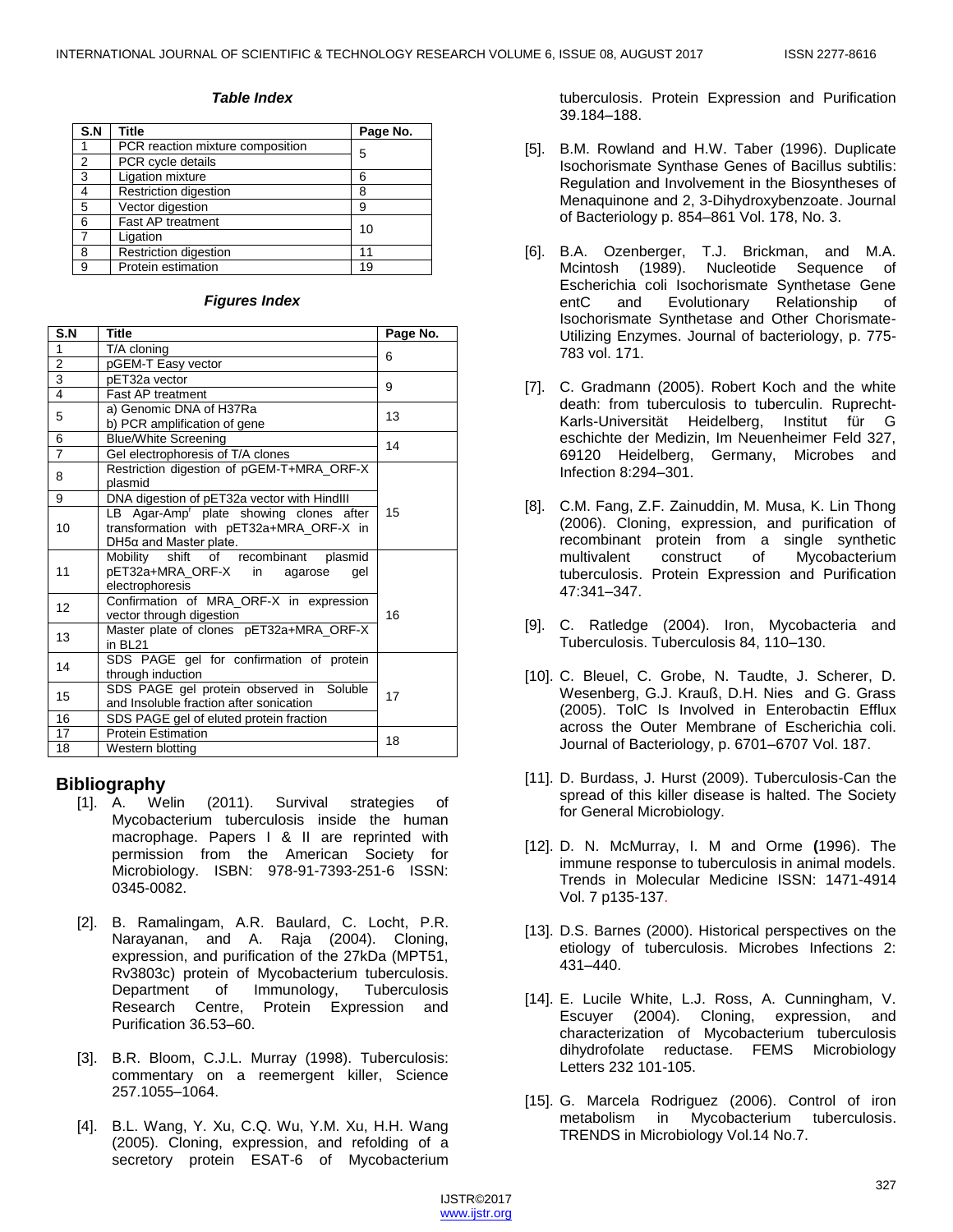- [16]. G. Riccardi, M.R. Pasca, S. Buroni (2009). Mycobacterium tuberculosis: drug resistance and future perspectives. Future Microbiology 4: 597– 614.
- [17]. Harms, Jerome (1997). Tuberculosis: Captain Death. Http: //www.bact.wisc.edu/Bact330/lectureTB
- [18]. J. Liu, C.E. Barry III, G.S. Besra, and H. Nikaido (1996). Mycolic Acid Structure Determines the Fluidity of the Mycobacterial Cell wall. The Journal of Biological chemistry vol. 271, no. 47, pp. 29545– 29551.
- [19]. J. Stanley, Swierzewski (2000). Healthcommunities.com, Tuberculosis Types, 24 208.
- [20]. K. Raman (2008). Systems–Level Modelling and Simulation of Mycobacterium tuberculosis: Insights for Drug Discovery. Supercomputer Education and Research Centre Indian Institute of Science Bangalore – 560 01.
- [21]. K.J. McLean, M.R. Cheesman, S.L. Rivers, A. Richmond , D. Leys, S.K. Chapman , Graeme A. Reid , N.C. Price , S.M. Kelly, J. Clarkson, W.E Smith, A.W. Munro (2002). Expression, purification and spectroscopic characterization of the cytochrome P450 CYP121 from Mycobacterium tuberculosis. Journal of Inorganic Biochemistry 91:527–541
- [22]. M. Hemmati1, A. Seghatoleslam1, M. Rasti1, S. Ebadat, N. Mosavari, M. Habibagahi, M. Taheri, A.R. Sardarian, Z. Mostafavi-Pour (2011). Expression and Purification of Recombinant Mycobacterium Tuberculosis (TB) Antigens, ESAT-6, CFP-10 and ESAT-6/CFP-10 and Their Diagnosis Potential for Detection of TB Patients. Iranian Red Crescent Medical Journal; 13(8):556- 563.
- [23]. M.A. Strawn, S.K. Marr, K. Inoue, N. Inada, C. Zubieta, and M.C. Wildermuth (2007). Arabidopsis Isochorismate Synthase Functional in Pathogeninduced Salicylate Biosynthesis Exhibits Properties Consistent with a Role in Diverse Stress Responses. The Journal of Biological chemistry vol. 282, no. 8, pp. 5919–5933.
- [24]. M.K.R. Tummuru, T.J. Brickman, and M.A. McIntosh (1989). The in Vitro Conversion of Chorismate to Isochorismate Catalyzed by the Escherichia coli entC Gene Product. The Journal of Biological Chemistry Vol. 264, No. 34, Issue of December 5, pp. 20547-20551.
- [25]. M. Zhang, J.D. Wang, Z.F. Li, J. Xie, Y.P. Yang, Y. Zhong, H.H. Wang (2005). Expression and characterization of the carboxyl esterase Rv3487c

from Mycobacterium tuberculosis. Protein Expression and Purification 42.59–66.

- [26]. M. J. Domagalski, K. L. Tkaczuk, M. Chruszcz, T. Skarina, O. Onopriyenko, M. Cymborowski, M. Grabowski, A. Savchenko and W. Minor (2013). Structure of isochorismate synthase DhbC from Bacillus anthracis. Structural Biology and Crystallization Communications ISSN 1744-3091, Acta Cryst. F69, 956–961.
- [27]. N. Nagachar & C. Ratledge (2010). Roles of trpE2, entC and entD in salicylic acid biosynthesis in Mycobacterium smegmatis. FEMS Microbial Lett 308.159–165.
- [28]. O. Kwon, M. E. S. Hudspeth, and R. Meganathan (1996). Anaerobic Biosynthesis of Enterobactin in Escherichia coli: Regulation of entC Gene Expression and Evidence against Its Involvement in Menaquinone (Vitamin K2) Biosynthesis", Journal of Bacteriology, p. 3252–3259 Vol. 178, No. 11.
- [29]. P.D.O. Davies (1999). A Little History of tuberculosis. Vesalius 5, 25-29.
- [30]. P.J. Brennan (2003). Structure, function and biogenesis of the cell wall of Mycobacterium tuberculosis. Tuberculosis 83, 91–97.
- [31]. R.J. Shorten. The Molecular Epidemiology of Mycobacterium tuberculosis in North London" A thesis submitted to University College London in fulfilment of the requirement for the degree of Doctor of Philosophy, Centre for Clinical Microbiology, Department of Infection University, College London Royal Free, Campus Rowland Hill Street, London NW3 2PF.
- [32]. S.D. Lawn, A.I. Zumla (2011). Tuberculosis. Lancet 378: 57–72
- [33]. S. Yellaboina, S. Ranjan, V. Vindal, A. Ranjan (2006). Comparative analysis of iron regulated genes in mycobacteria. FEBS Letters 580.2567– 2576.
- [34]. Tuberculosis. WHO global Tuberculsis Report 2015.
- [35]. U.D. Gupta & V.M. Katoch (2009). Animal models of tuberculosis for vaccine development. Indian J Med Res 129, pp 11-18.
- [36]. V. Crevel, R.T. H. Ottenhoff and J. W. van der Meer **(**2002). Innate immunity to Mycobacterium tuberculosis. Clinical Microbiology 15**:**294– 309.298.
- [37]. V.K. Chaudhary, A. Kulshreshtaa, G. Guptaa, N. Vermaa, A.K. Tyagia (2005). Expression and purification of recombinant 38-kDa and Mtb81

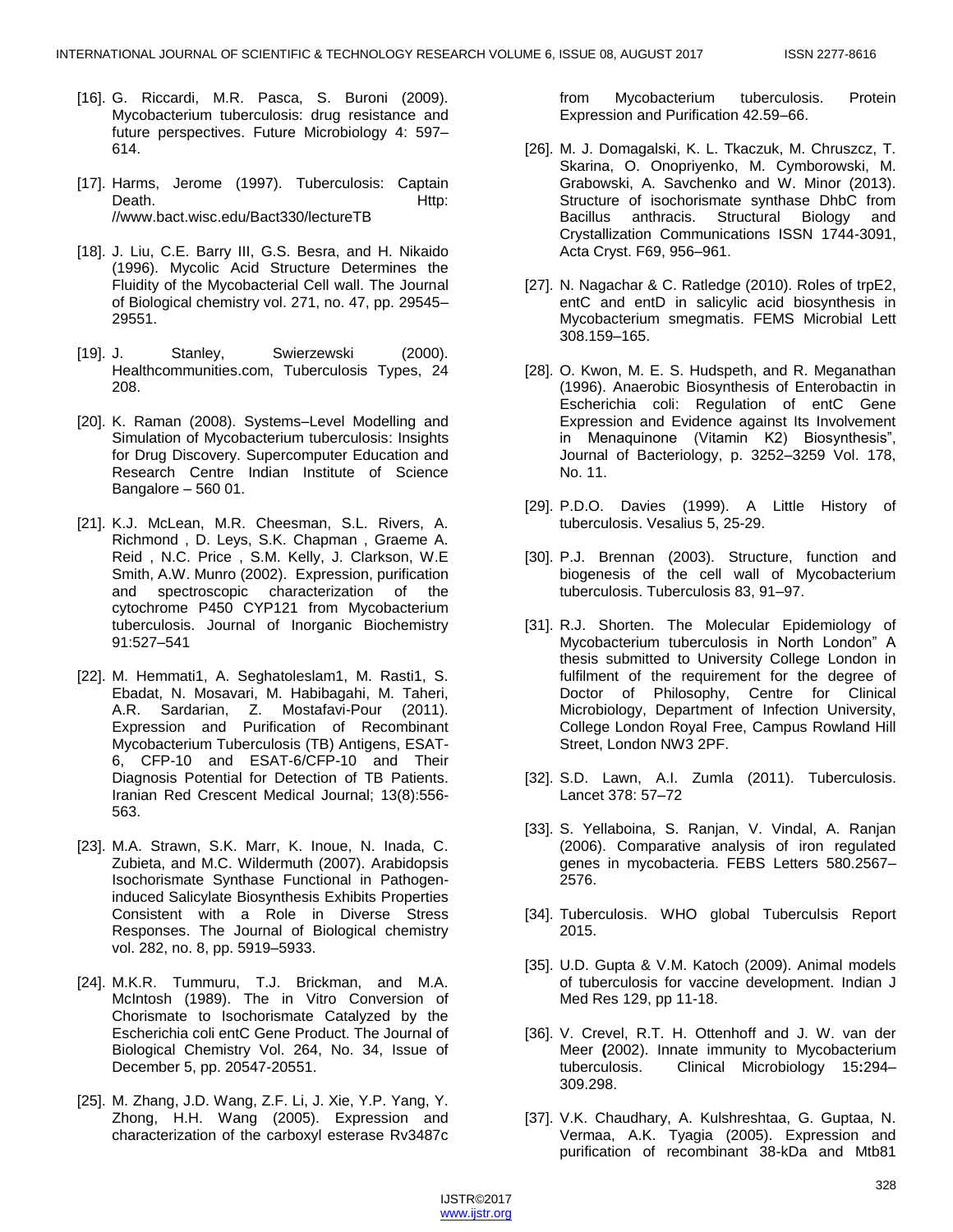329

antigens of Mycobacterium tuberculosis for application in serodiagnosis. Protein Expression and Purification 40.169–176.

[38]. Z. Chen, Z. Zheng, J. Huang, Z. Lai and B. Fan (2009). Biosynthesis of salicylic acid in plants. Plant Signaling & Behavior 4:6, 493-496.

# **Appendix**

#### **Materials**

ANTIBIOTICS

Ampicillin (100mg/ml)

Antibiotics were filter sterilized by 0.22µm filter (Millipore) and stored at -20°C

- IXA FOR 100 ML LB MEDIA
	- 25µL of IPTG
	- 100µL of 2% X gal (dissolved in DMF)
	- $\bullet$ 100µL of 100mg/mL amp<sup>r</sup>

COMPOSITION OF LB BROTH MEDIA

- 10 am Bacto Tryptone
- 5 gm Bacto Yeast Extract
- 5 gm NaCl
- Sterilized Distilled water 1 Litre Final pH adjusted to  $7.2 \pm 0.2$

COMPOSITION OF LB AGAR MEDIA

- 10 gm Bacto Tryptone
- 5 gm Bacto Yeast Extract
- 5 gm NaCl
- Sterilized Distilled water 1 Litre
- Final pH adjusted to  $7.2 \pm 0.2$
- ADD Agar 20gm

## **SOLUTIONS FOR PLASMID ISOLATION**

SOLUTION 1

- 20Mm Tris HCl (pH 8.0)
	- 10mM EDTA
	- 50mM Glucose
- SOLUTION 2
	- $\bullet$  0.2 NaOH
	- 1% SDS

SOLUTION 3

- 60mL CH<sub>3</sub>COOK
- 11.5mL Glacial Acetic Acid
- 28.5mL SDW (To make the final volume 100mL)
- Phenol: Chloroform: Isoamyl alcohol (25:24:1)

# AGAROSE GEL ELECTROPHORESIS

- 10X TBE BUFFER
- 890mM Tris
- 890mM Boric Acid
- 20mM EDTA (pH8.0)
- DNA LOADING DYE
	- 30% Glycerol
	- 0.25% Bromophenol blue
	- 0.25% Xylene Cyanol
	- 100mM Tris buffer (pH8.0)
	- 10mM EDTA

# **SDS PAGE**

- RESOLVING GEL BUFFER: 1.5M Tris HCl
	- 72.6gm Tris dissolved in 250mL SDW
	- Adjust pH 8.8 with 6N HCl
	- Make final volume 400 mL with SDW and store at  $4^\circ$ C
- STACKING GEL BUFFER: 0.5M Tris HCl
	- 24gm Tris dissolved in 200mL SDW
		- Adjust pH 6.8 with 6N HCl
		- Make final volume 400 mL with SDW and store at  $4^{\circ}$ C

10% SDS

- 10gm SDS
- 100ml SDW
- Stored at room temperature

30%ACRYLAMIDE-BIS ACRILAMIDE

- 29.2gm acryl amide
- 0.8gm Bis-Acrylamide
- Make final volume 100 mL with SDW and store at  $4^{\circ}$ C
- 10% AMMONIUM PERSULFATE
	- $\bullet$  0.2gm APS
	- 2mL SDW
	- Store at 4°C for up to 5 days

## 10X RUNNING BUFFER

- 250mM Tris
- 1.92M Glycine
- 1% SDS

## STAINING SOLUTION

- 0.25% Coomassin blue
- 45% Methanol
- 10% Acetic acid
- 45% SDW
- DESTAINING SOLUTION
	- 45% Methanol
	- 10% Acetic acid
	- 45%SDW

## **SONICATION BUFFER**

BUFFER 1

- 1mM PMSF
- 1mM EDTA
- 500mM NaCl
- 50mM Tris HCl (pH 8.0)
- 0.1mg/mL lysozyme BUFFER 2
	- - 1mM PMSF 1mM EDTA
		- 50mM Tris HCl (pH 8.0)
		- 1% Triton X-100
- BUFFER 3
	- 1mM PMSF
	- 1mM EDTA

• 1mM PMSF 1mM EDTA

• 50mM Tris HCl (pH 8.0)

50mM Tris HCl (pH 8.0)

1% Deoxycholate

BUFFER 4

IJSTR©2017 www.ijstr.org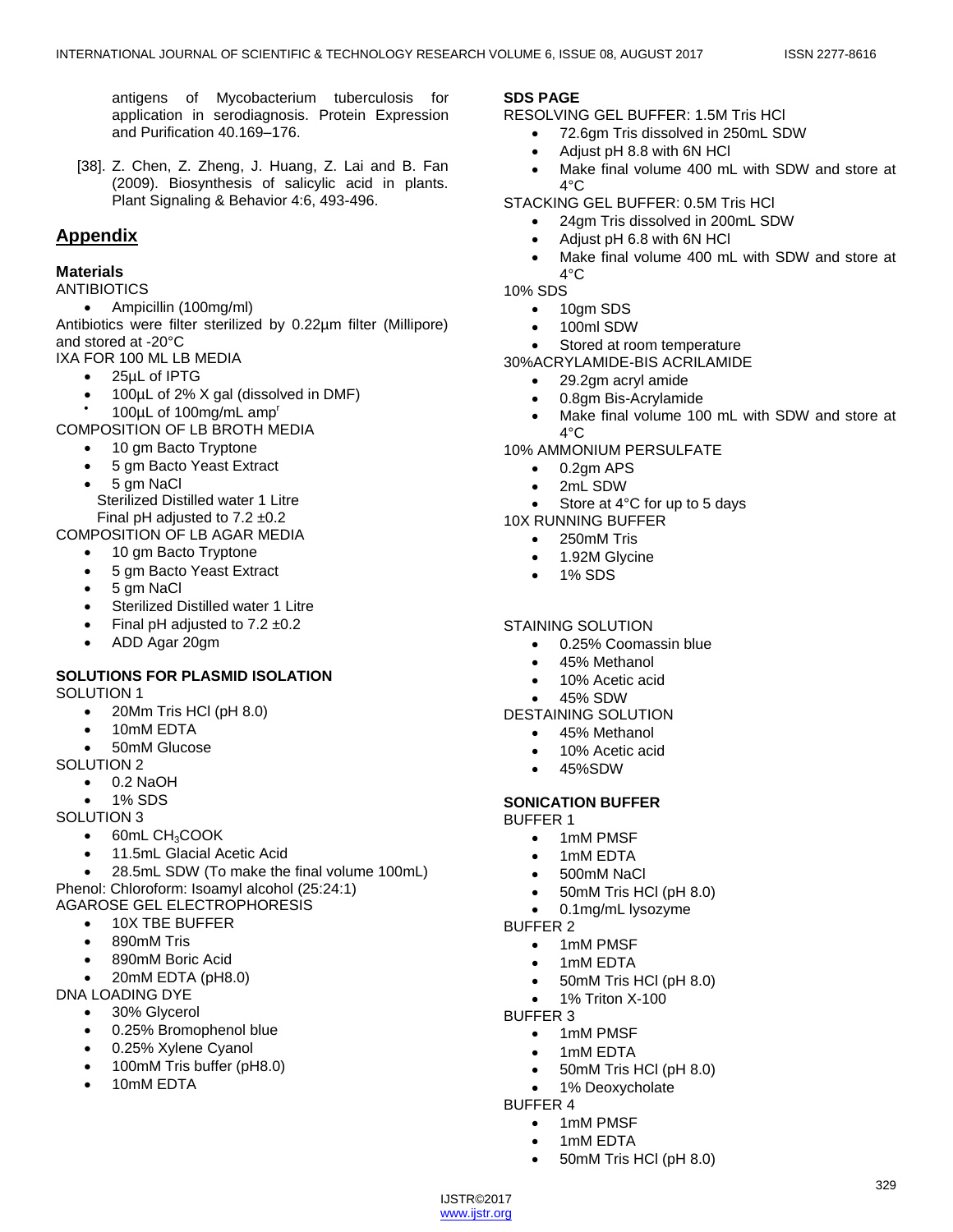#### SOLUBILIZING BUFFER

- 1mM PMSF
- 1mM EDTA
- 50mM Tris HCl (pH 8.0)
- 12.5mL Urea
- 1mM β-mercaptoethanol
- Make final volume 50mL with SDW

## **PURIFICATION OF INSOLUBLE FRACTION**

EQUILIBRATION BUFFER

- 50mM Tris HCI (pH8.0)
- 2M Urea
- 1mM EDTA
- 1mM PMSF
- 1mM β-mercaptoethanol

WASH BUFFER

- 50mM Tris HCI (pH8.0)
- 2M Urea
- 1mM EDTA
- 1mM PMSF
- 1mM β-mercaptoethanol
- 5mM imidazole
- ELUTION BUFFER
	- 50mM Tris HCl (pH8.0)
	- 2M Urea
	- 1mM EDTA
	- 1mM PMSF
	- 1mM β-mercaptoethanol
	- 200mM imidazole

## **WESTERN BLOTTTING**

TRANSFER BUFFER (pH 8.3)

- 25 mM Tris HCl
- 192 mM Glycine
- 20% Methanol

TRIS BUFFERED SALINE-TWEEN20 (TBST) BUFFER/WASHING BUFFER

- $\bullet$  20 mM Tris pH 7.5
- 150 mM NaCl
- 0.1% Tween 20

BLOCKING BUFFER

- 1X TBST buffer
- 5% Dry milk powder

SOLUTION WITH  $1<sup>0</sup>$  Ab and  $2<sup>0</sup>$  Ab

- T BST buffer (10 ml)
- 0.1% milk powder
- 10 $\mu$ I Anti His (1<sup>0</sup> Ab) and Mice Ab (2<sup>0</sup> Ab) COLOUR INDICATION SOLUTION
	- 1X TBST buffer
	- 0.05% DAB
	- $\bullet$  0.01% H<sub>2</sub>O<sub>2</sub>

## **Abbreviations**

- APS Ammonium per Sulphate<br>dNTP Deoxyribo Nucleotide Trip
- Deoxyribo Nucleotide Triphosphate
- EDTA Ethylene Diamine Tetra Acetic Acid
- EtBr Ethidium Bromide
- IPTG Isopropyl β D- Thiogalactopyranoside
- Kbp Kilo base pair
- Bp Base pair
- KDa Kilo Dalton

| rvico      | <b>Multiple Cloning Site</b>              |
|------------|-------------------------------------------|
| Ng         | Nanogram                                  |
| Gm         | Gram                                      |
| μL         | Micro litre                               |
| O/N        | Overnight                                 |
| OD.        | <b>Optimal Density</b>                    |
| SDS        | Sodium Dodecyl Sulphate                   |
| PAGE       | Poly Acrylamide GelElectrophoresis        |
| PCR        | Polymerase Chain Reaction                 |
| PMSF       | Phenyl Methane SulphonylFluoride          |
| Rm         | Revolution per minute                     |
| NA.        | Deoxyribo Nucleic Acid                    |
| RT.        | Room Temperature                          |
| IXA        | IPTG, X-gal, Ampicillin                   |
| SDW        | <b>Sterile Distil Water</b>               |
| TB         | Tuberculosis                              |
| TBE        | Tris, Boric acid EDTA Buffer              |
|            | TEMED N, N, N', N'-Tetramethylene Diamine |
| HIV        | Human immino Deficiency Virus             |
| MDR        | Multi Drugs Resistant                     |
| XDR.       | <b>Extensively Drug Resistant</b>         |
| Mtb        | Mycobacterium tuberculosis                |
| тв         | Tuberculosis                              |
| MAP        | Mycolyl arabinogalactan-peptidoglycan     |
| IC.        | Isochorismate                             |
| <b>ICS</b> | <b>Isochorismate Synthase</b>             |
| gDNA       | Genomic Deoxyribonucleic Acid             |
| DBA        | 3'3-diaminobenzidine Tetra Hydrochloride  |
| TBST       | Tris-buffered Saline-Tween 20             |

H<sub>2</sub>O<sub>2</sub> Hydrogen Peroxide

LB Luria Bartani LB Luria Bartani Agar

Multiple Cloning City

MQ MilliQ mM Milli molar M Molar<br>Molar

| S.N            | <b>CONSTITUENTS</b>           | <b>CHEMICAL</b><br><b>SUPPLIERS</b> |
|----------------|-------------------------------|-------------------------------------|
| 1              | Agar powder                   | Hi-Media                            |
| $\overline{2}$ | Agarose                       | Lonza                               |
| 3              | Acrylamide                    | Sigma Aldrich                       |
| $\overline{4}$ | <b>APS</b>                    | Sigma Aldrich                       |
| 5              | Ampicillin                    | Duchefa Biochemiel                  |
| $\overline{6}$ | Boric acid                    | <b>SRL</b>                          |
| $\overline{7}$ | <b>Bromo Phenol blue</b>      | <b>SRL</b>                          |
| 8              | Bis acylamide                 | Sigma Aldrich                       |
| $\overline{9}$ | <b>Bradford</b>               | Invitrogen                          |
| 10             | $\beta$ mercepto ethanol      | Sigma Aldrich                       |
| 11             | CaCl <sub>2</sub>             | <b>SRL</b>                          |
| 12             | Chloroform                    | Merck                               |
| 13             | Coomassien brilliant blue     | <b>SRL</b>                          |
| 14             | Deoxycholate                  | Sigma Aldrich                       |
| 15             | <b>DNA</b> and Protein marker | <b>Thermo Scientfic</b>             |
| 16             | <b>EDTA</b>                   | Gibco                               |
| 17             | <b>Enzyme and Buffer</b>      | Takkara/Fermentas                   |
| 18             | EtBr                          | Sigma Aldrich                       |
| 19             | Glacial acetic acid           | Fischer scientific                  |
| 20             | Glucose                       | Merck                               |
| 21             | Glycine                       | <b>SRL</b>                          |
| 22             | Isoamyl alcohol               | <b>SRL</b>                          |
| 23             | Imidazole                     | Sigma Aldrich                       |
| 24             | LB                            | Hi-media                            |
| 25             | <b>IPTG</b>                   | Duchefa Biochemie                   |
| 26             |                               | Duchefa                             |
|                | X gal                         | <b>Biochemie</b>                    |
| 27             | <b>NaOH</b>                   | Merck                               |
| 28             | MgC <sub>I2</sub>             | <b>SRL</b>                          |